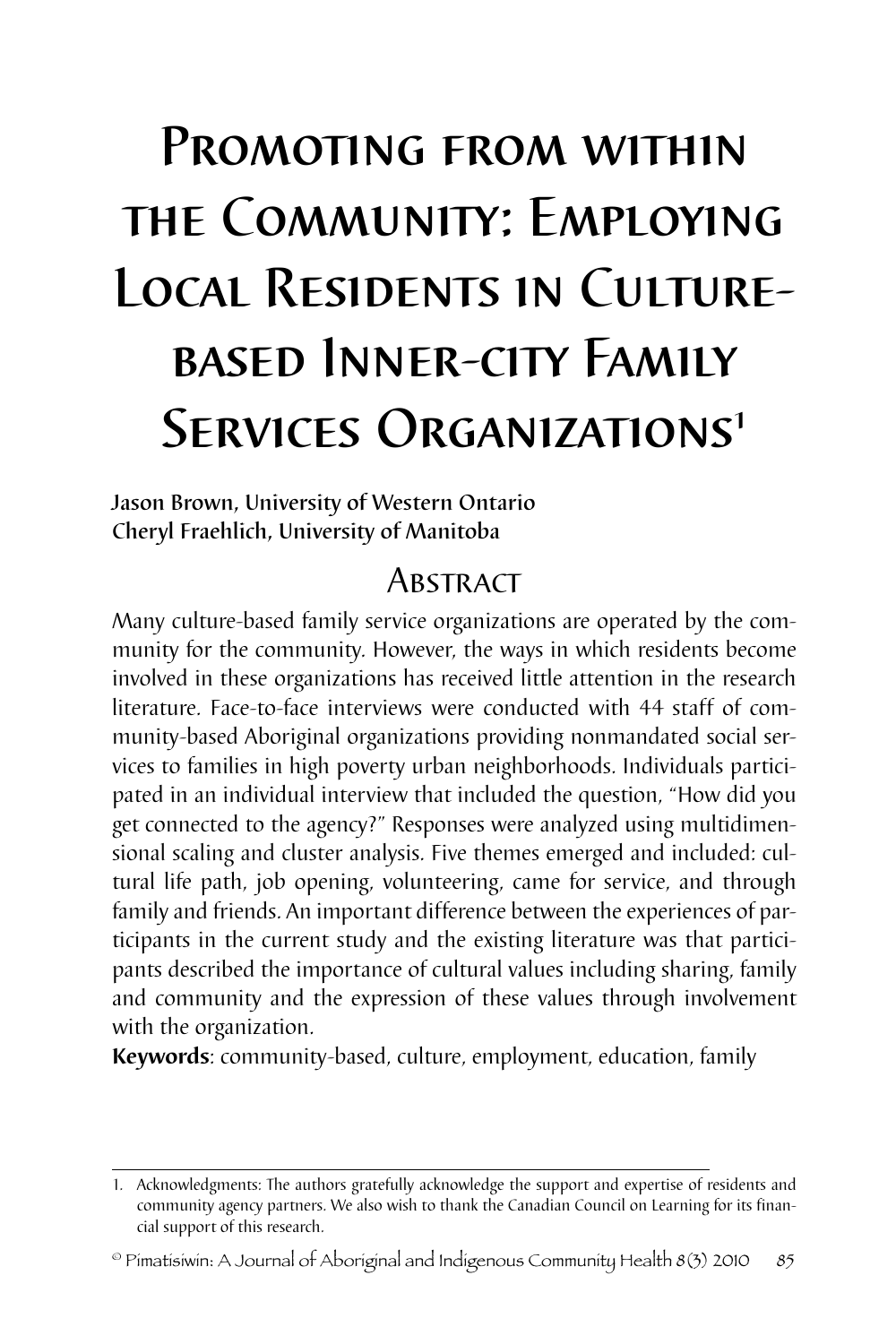# Introduction

Over half of the Aboriginal population of Canada resides in cities and there is a great deal of mobility between city and reserve (Clatworthy and Norris, 2007). People move to urban centres for family, employment, and education reasons (Distasio and Carter, 2003). The largest centres for urban Aboriginal peoples in Canada include Winnipeg, Edmonton, and Vancouver making up 10%, 5% and 2% of the total population of those cities respectively (Statistics Canada, 2010a). Unemployment among Aboriginal peoples in Winnipeg is nearly 3 times the rate for non-Aboriginal peoples (Statistics Canada, 2010b). Aboriginal peoples are overrepresented in Winnipeg's inner city population and among those living in poverty (Statistics Canada, 2009). Over one quarter of households in the inner city depend on social assistance and very little of this money is retained by local residents (Janzen et al., 2004).

Community economic development (CED) can be described as a theory of community change (Banks, 2002). CED also refers to a process that includes specific strategies to improve the retention and circulation of economic resources within a community. All strategies for local development must be consistent with values of the community to be effective. In Winnipeg's north end inner-city neighborhoods, criteria for CED known as the Neechi Principles (Neechi Foods Worker Co-op, 2010) are a guiding framework for development efforts, including local skill development, service delivery, and employment for a healthy and stable community.

In Winnipeg's inner city, Aboriginal community initiatives are not the only ones in operation, but several, usually led by women, have emerged and been sustained through difficult economic times (Silver, 2004). These efforts are based on traditional values of community and sharing and have led to several strong, culture-based family services organizations (Ghorayshi et al., 2006). The contributions the organizations make to the community are far greater than providing service *to* inner city residents. An underrecognized function is their effort to provide service *by* inner city residents. Because it is essential that culture-based family service organizations continue to be operated by the community for the community, the ways in which residents become involved in these organizations are important to understand.

# Literature Review

Employment among individuals residing in high poverty communities has been the subject of considerable national and international research. The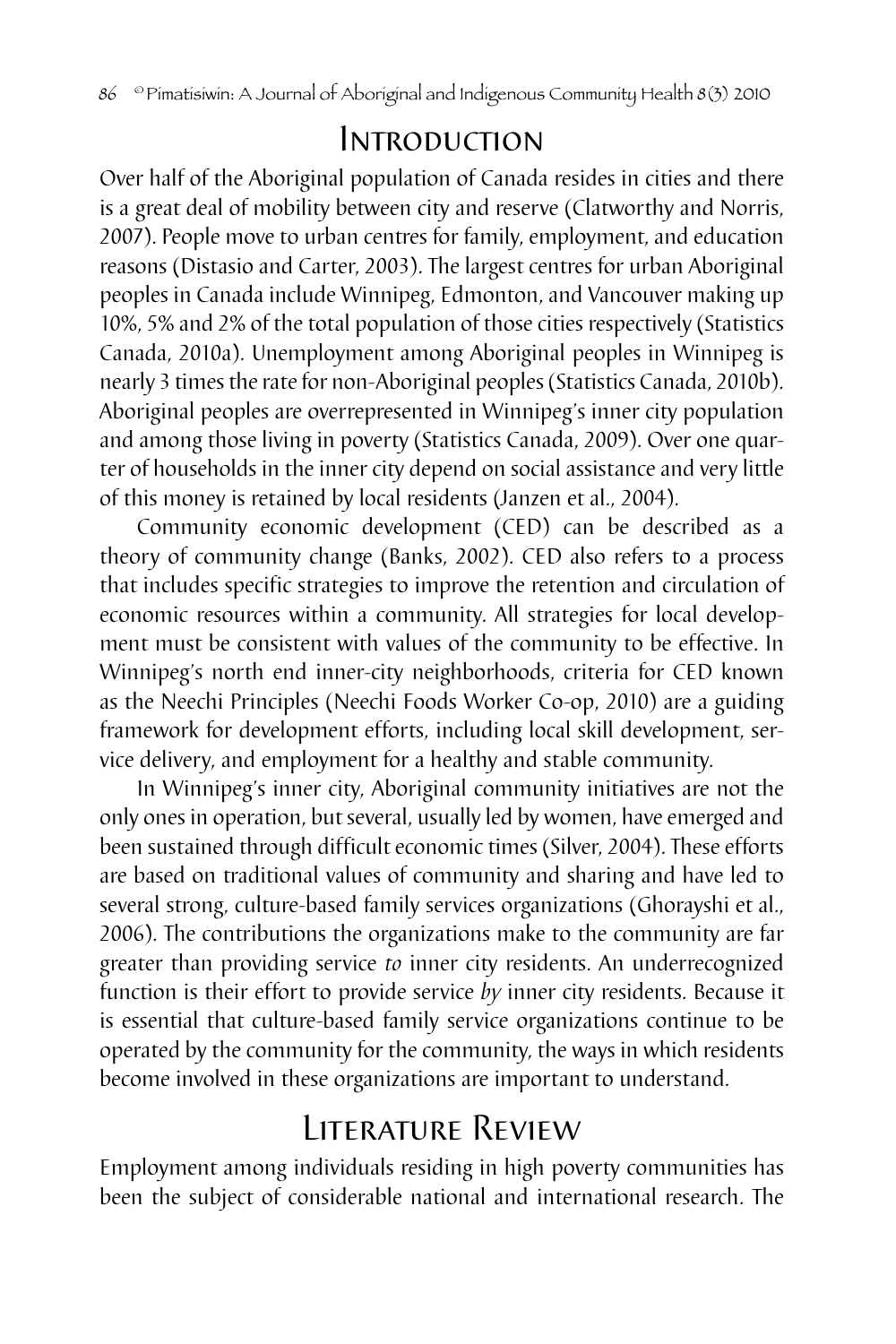literature identifies a number of factors that motivate residents to connect with local, potential employers. These motivating factors include meeting a resident's own service needs as a client of the organization, meeting the requirements of a formal program of study, employment to meet basic economic needs, meeting needs for social and health support, and the desire and intent to help others. These factors are briefly reviewed in this section.

## **SERVICE**

Local residents often initially make contact with organizations that are also potential employers for the purpose of obtaining a service offered by the organization. Among human service organizations in high poverty communities, these services may include information as well as goods to meet specific, basic needs (Reschke and Walker, 2006). In relation to information, some research has identified the need for residents to link with other residents through organizations to pool their resources, such as for child care (Cantillon e al., 2001; Ficano et al., 2006; Gennetian et al., 2004). Residents also approached organizations for services that meet basic needs such as food and clothing (Ruben and Van Den Berg, 2001).

# Formal Education

The connection between education and employment has also been described in the literature (Abu-Bader and Gottlieb, 2008). Residents in high poverty neighborhoods made initial contact with local human service organizations as a required, optional, or self-initiated component of their formal or informal education. Residents also made the contact for "experience" as a requirement for entry into a program of study (Murry et al., 2002) or after they were already enrolled in a program of study (Bankole and Eboiyehi, 2003). Some residents made the contact to learn skills for a particular job they wanted in the future (Holloway and Mulherin, 2004; Mascaro et al., 2007). Some sought to become involved in a local organization for their own self-directed learning and for the training opportunities presented by the organization (Peck and Segal, 2008).

## Economic Need

Many local residents make contact with a human services organization to meet basic personal and family economic needs through employment. However, while employment is a primary motivating factor for many, the specific or sole job being sought is not necessarily with the organization approached. Some individuals contact human service organizations with the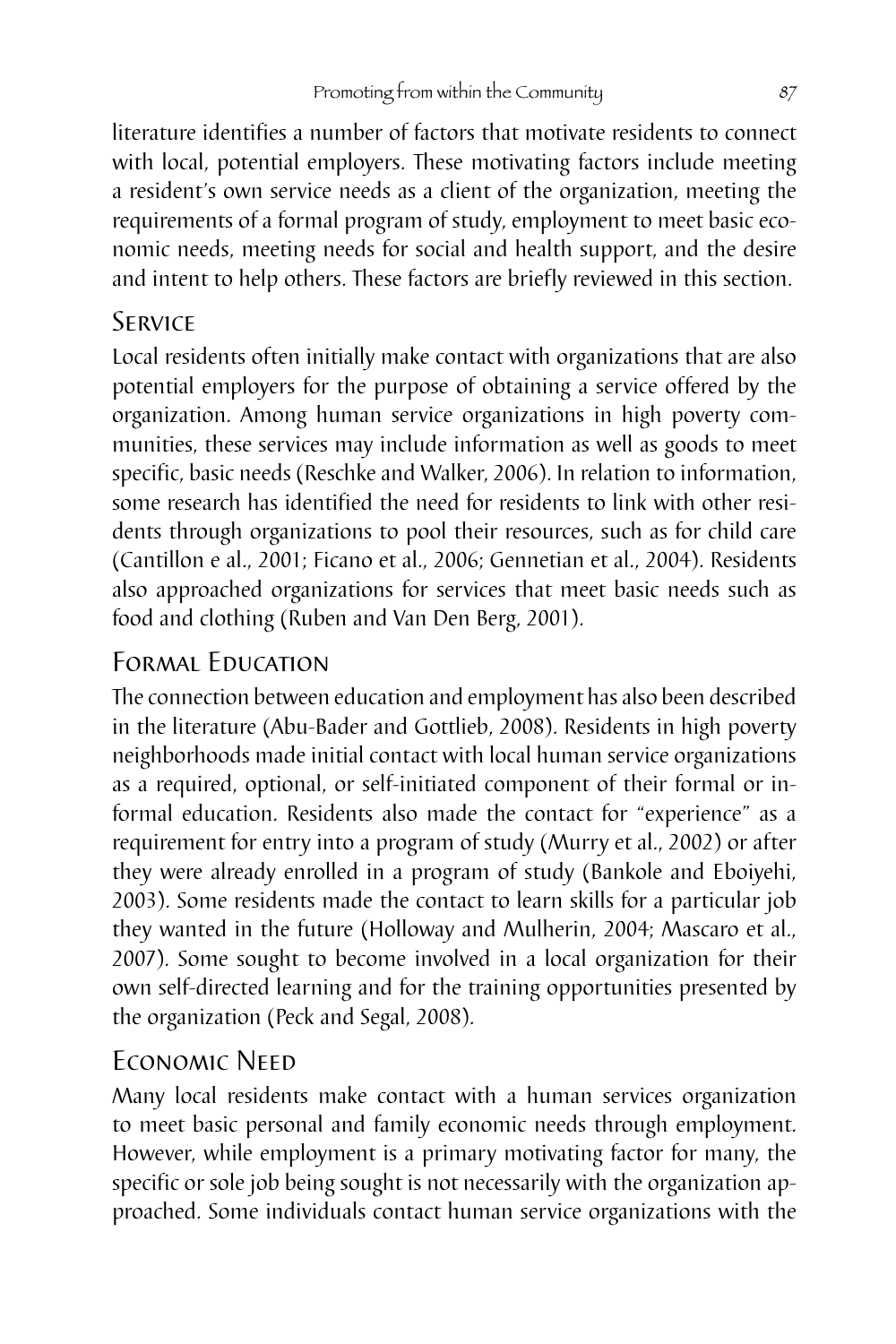goal of developing skills to make them more employable (Lanjouw, 2001), to help them find more stable employment (Bezuidenhout et al., 2007), or to find a better job to improve their earnings (Alatas and Cameron, 2008). It should be noted that mothers in particular have the greatest employment related needs, face the most employment related barriers, and have the most difficult time finding work (Albrecht et al., 2000; Baker, 2009; Lichter and Crowley, 2004; Loprest and Davidoff, 2004). Women with children most often report contacting human service organizations to meet personal and family economic needs through employment.

## Social Support

Opportunities to make connections with other people in the community are a motivating factor for residents to make contact with local organizations (Brown and Riley, 2005). The organization offers some structure, including a physical location to attend and meet others (Randolph et al., 2004). The connections established at local organizations help people feel included (Peck and Segal, 2008), lead to supportive relationships with neighbours (Brisson et al., 2009), and local activism (Todd, 2004). Another significant benefit of these connections is an enhanced sense of personal safety (Gibson-Davis et al., 2005).

# Personal Health

The availability of primary health services varies dramatically between nations, Canadian provinces, and within cities. Residents of high poverty urban neighbourhoods face barriers related to the availability and access of health services. Residents of these communities often have a relatively greater need for primary health care than those in more affluent communities (Danis et al., 2007). The need for access to physical and mental health services can motivate local residents to make contact with human services organizations where the process may be facilitated by referrals and advocacy. Health service, in addition to meeting basic physical needs, can also promote personal well-being and productivity benefiting self, family, and community (Gyamfi et al., 2001).

# Helping Others in the Community

An additional factor motivating local residents to make contact with organizations is the desire to help others in community (Hess, 2005). After joining the efforts of the organization in an informal or formal helping capacity, opportunities for employment may be presented. Helping out for the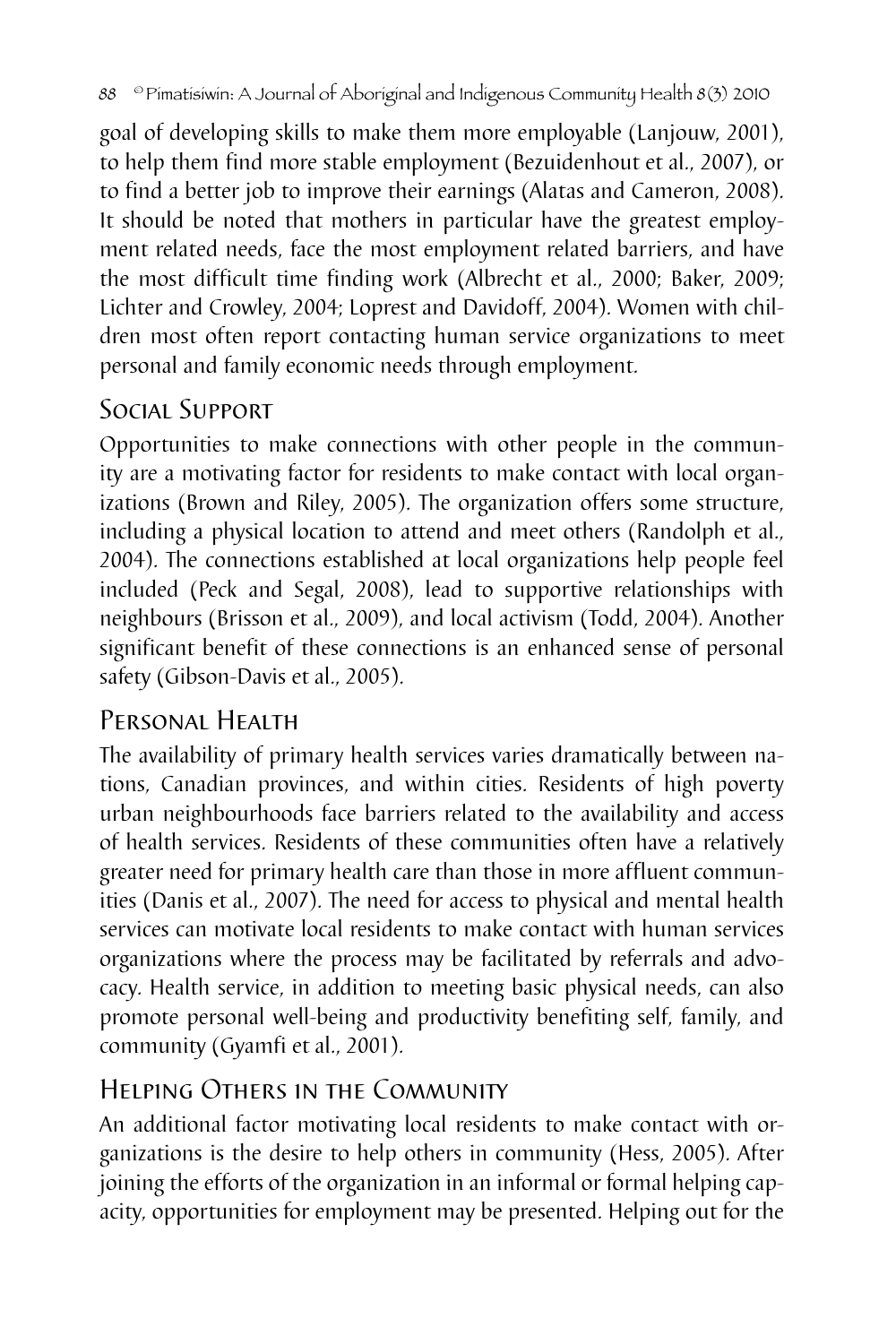betterment of all in the local area may not start as, but can become a paid activity (Heemskerk, 2003).

## The Present Study

Although a number of factors influencing residents of high poverty communities to contact local, potential employers have been identified in the literature, more research is needed in this area. Existing research has focused on the employment experience of individuals from a variety of ethnic groups but there is a paucity of research specific to Aboriginal peoples in the Canadian context. This study sought to explore these factors from a mixed methods approach to research, where the participants collectively determine the issues and define the conceptual structure.

# **METHOD**

The study was conducted by the investigators as part of a larger study with local organizations, and had been approved by the university ethics board prior to any data collection. All organizations consented to participate and allowed researchers to make contact with potential participants in their work. Four steps in the concept mapping procedure outlined by Trochim (1989) were followed in this study. The first step was to identify participants and collect responses to a focal question. The second step of the concept mapping procedure was to ask participants to group together all of the responses. In the third step, the groupings were analyzed with multidimensional scaling and cluster analysis. The final step of the procedure included the representation of the groupings by participants in the form of a concept map.

## Step One

Face-to-face interviews were conducted with staff of community-based Aboriginal organizations providing nonmandated social services to families in high poverty urban neighborhoods. The partner organizations for the study were the three largest and longest serving culture-based agencies in the north central portion of Winnipeg's downtown core. Each organization had a formal commitment in place to hire from the local community. Advertisements for the study were placed throughout the three partner agencies, and interested participants were invited to contact the researchers directly to arrange an interview.

Individuals participated in an individual interview that included the question: "How did you get connected to the agency?" After five consecu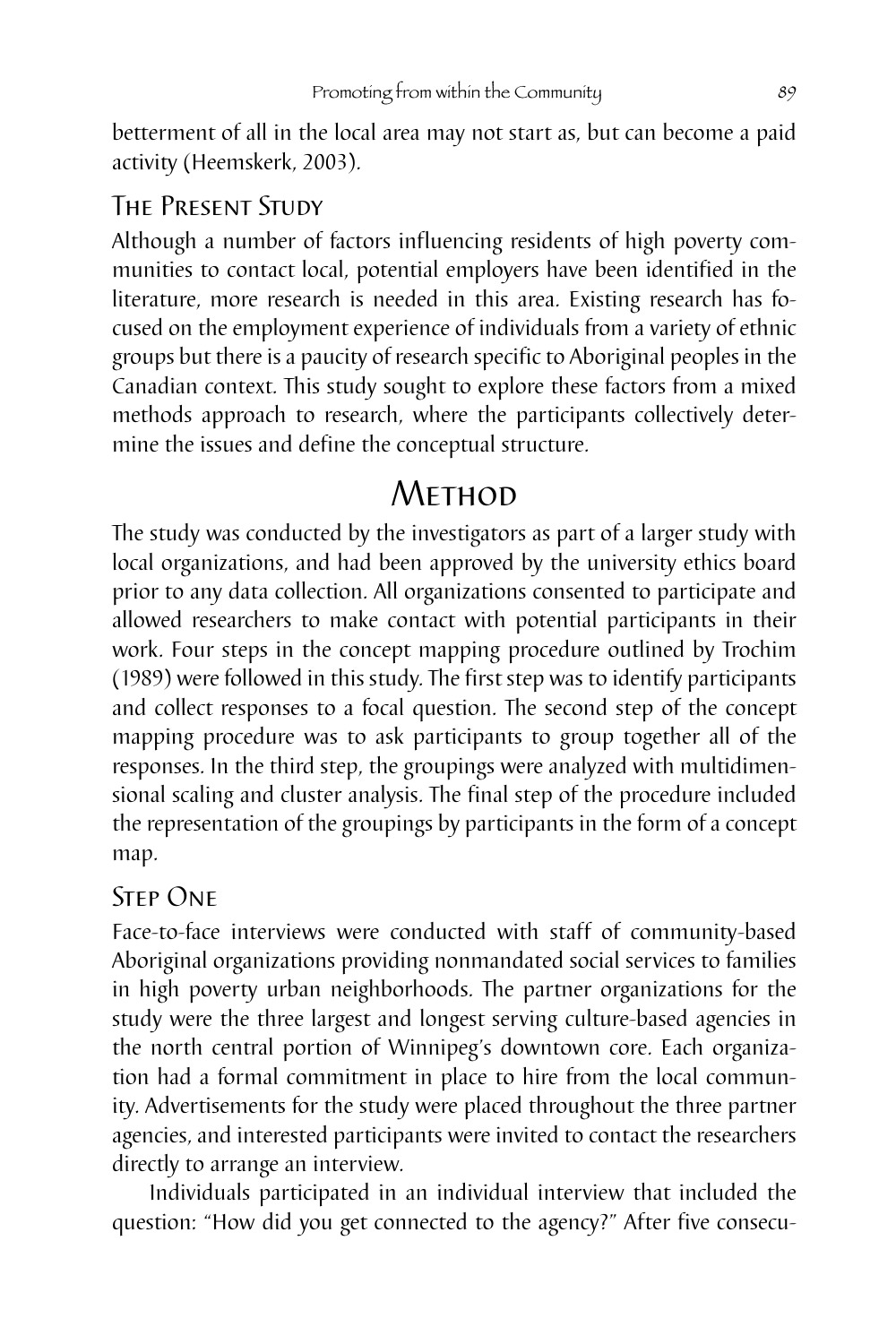tive interviews with no novel responses across participants, data collection ceased. Responses by males and females were initially kept separate, but as there did not appear to be any differences between their responses, they were combined.

Participants were residents of the local community and employed by a local human services agency. A total of 44 individuals were interviewed. At the time of interview they had been employed in the same agency from 1–21 years. The average length of employment was approximately 5 years. Participants ranged in age from 16–67, with an average age of 41 years. The majority (31/44) were female. Including their current positions, participants had collectively held 108 different jobs within their current agencies. Positions ranged from casual to part- and full-time, including janitorial, secretarial, community development, teaching, casework, program coordination, and financial and managerial positions. Together these staff worked with the children, youth, adults, and Elders of the community.

## Step Two

The combined total number of responses was 82 and as recommended by Trochim (1989) these responses represented the domain of interest. Responses were edited for clarity and essential meaning in the study using an inter-rater agreement process. The authors independently reviewed the responses to identify those that were unclear or redundant. After editing for clarity and essential meaning, redundant responses were removed, leaving 49 for the analysis.

Participants were asked at the conclusion of the interview if they would be interested in participating in a grouping task at a later date. All expressed interest, and were informed of the dates and times for one of four meetings held at different locations in the local area. Participants at the grouping meetings were asked to examine the responses to the question, and to group them together into concepts that they perceived captured some shared meaning. A total of 16 participants grouped together responses to the question.

## **STEP THREE**

The grouping data were analyzed by two statistical procedures including multidimensional scaling, which placed the statements spatially on a map, and cluster analysis, which placed the points into clusters representing higher order aggregates of the responses. The Concept System (Trochim, 1987) was used to perform the statistical analysis and construct the concept map.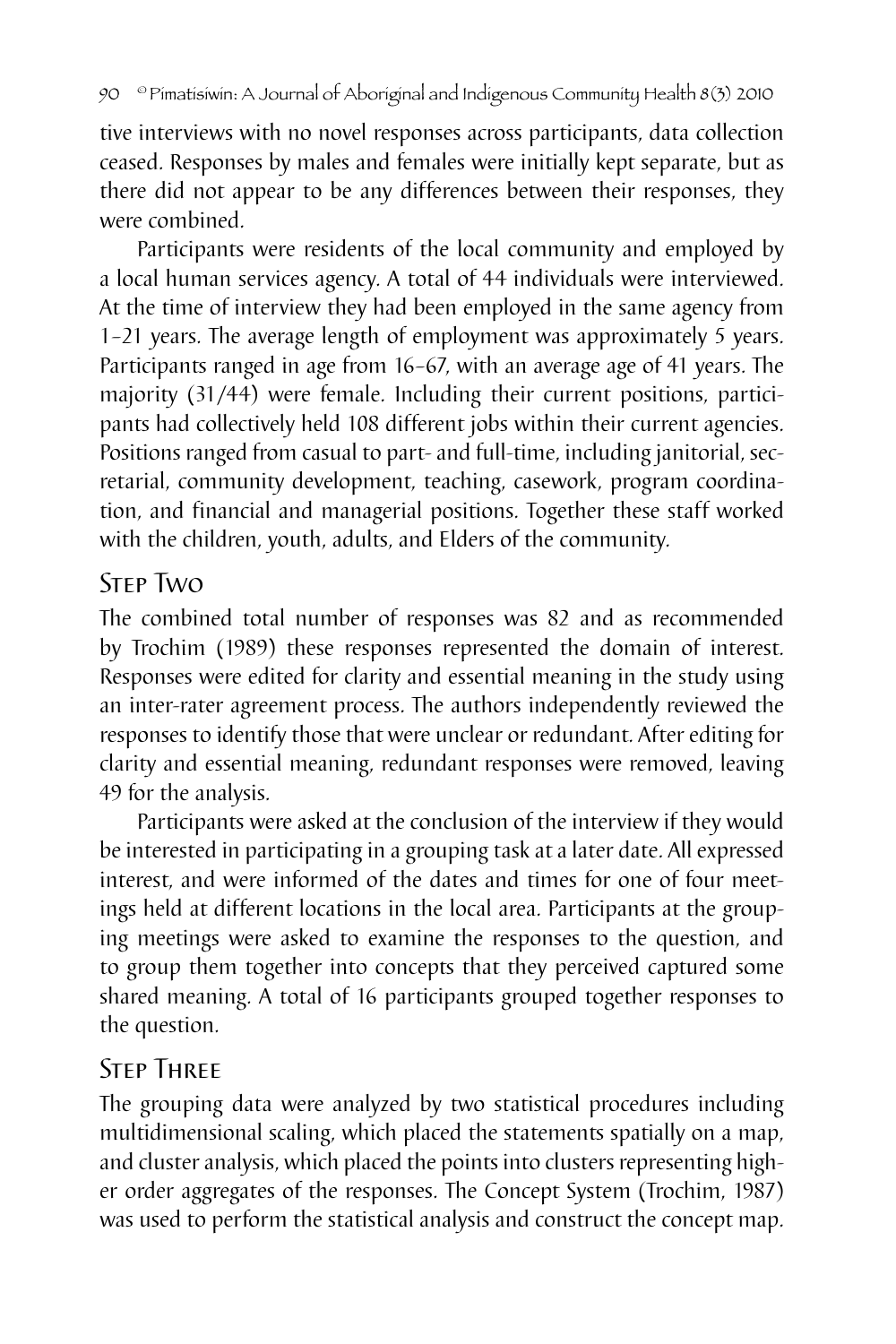Multidimensional scaling is a multivariate analysis that takes a table of similarities and represents it as distances between each of the original items. Values from each participant in the grouping task were placed on a similarity matrix, and the values in the individual matrices were added together to provide the total frequency for each response grouped together with every other response. A two-dimensional solution was used to represent the data and placed the points in a distribution plotted on an X-Y graph. The result of this analysis was a point map. Responses closer together on the map were more frequently grouped together by participants. Those far apart were less often grouped together by participants. The bridging index was a value between zero and one that indicated the relationships between each response and others on the map. The closer the value was to one for a particular response, the more often that response "bridged," or was grouped by participants with responses in other areas of the map.

Cluster analysis of the multidimensional scaling values was used to group the responses on the map into clusters that represented similar concepts. At the beginning of the analysis each response was its own cluster. At each stage of the analysis two clusters were combined until all responses end up in one cluster.

### Step Four

Based on the conceptual fit of the responses within the various cluster solutions generated and the items contributing most to the uniqueness of each cluster using the average and individual bridging indices, the researchers made the decision about the most appropriate number of concepts for the final map. Maps with 8, 7, 6, 5, and 4 concepts were reviewed before deciding that the 5 concept solution fit the data best. The researchers labeled the concepts. In each case, labels suggested by participants during the grouping task were considered and the final labels were selected to best represent the meaning of responses within each concept.

# Results

The concept map appears in Figure 1. Each number, identified by a point on the map, corresponds to a numbered response in Table 1. Participants grouped the 49 statements into 5 concepts. Participants reported that they became connected to the agency in which they were employed through coming in for service, volunteering there, knowing people who worked there, applying for an advertised job opening and following their own life path.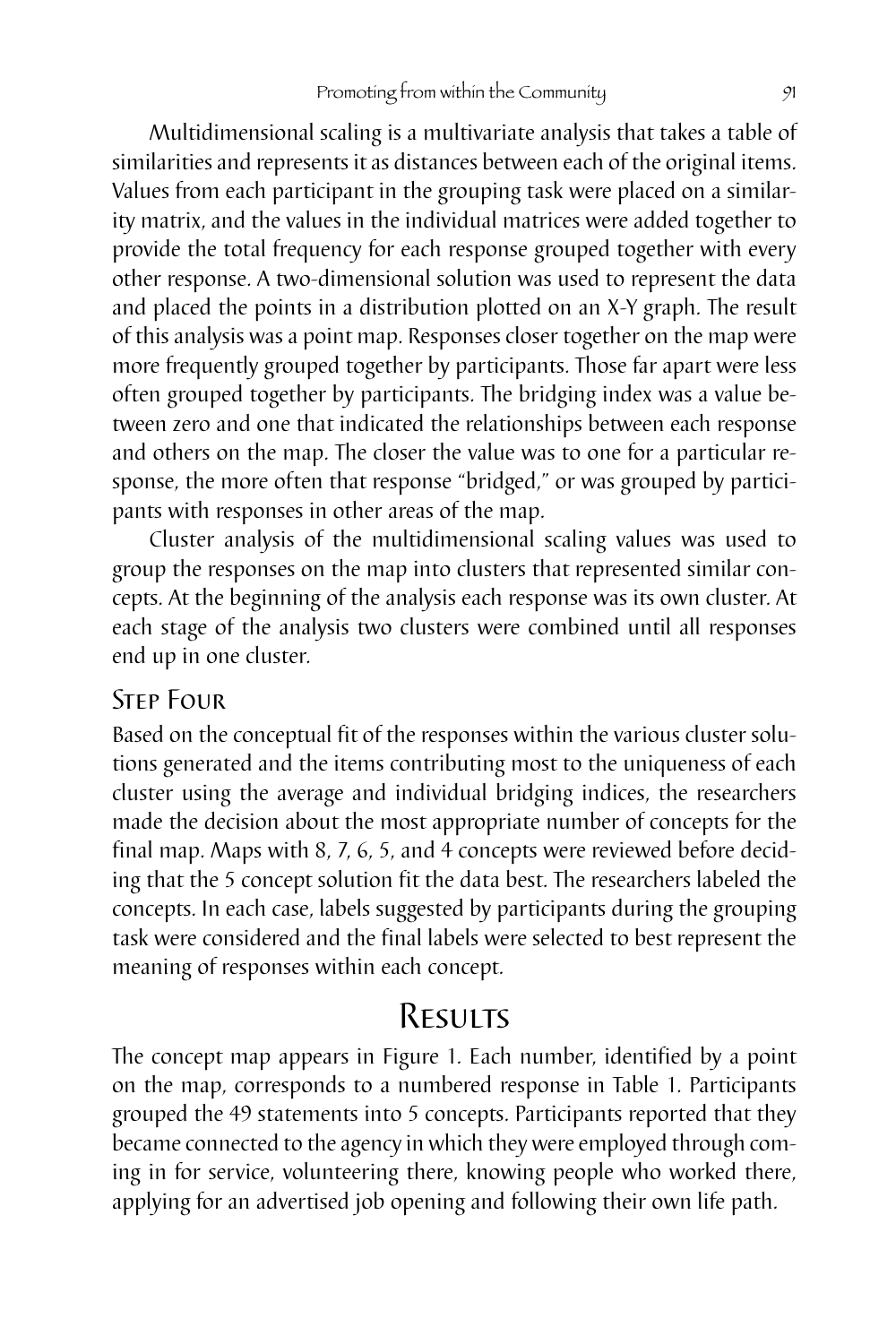#### **Figure 1: Concept Map of 49 Statements**

*How did you get connected to the agency?*



## **Table 1: Responses and Bridging Indices for Concept Map**

|    | Concept and Response                                                     | Bridging Index |
|----|--------------------------------------------------------------------------|----------------|
|    | Concept $#1$ – Cultural Life Path                                        | 0.85           |
|    | 29. part of my healing journey                                           | 0.73           |
| 1. | was introduced to my culture                                             | 0.80           |
| 9. | ex-gang member, ex-addict and wanted to change my life around            | 0.81           |
|    | 49. life experience                                                      | 0.92           |
|    | 48. wanted to change views of the community and make a living as well    | 1.00           |
|    | Concept $#2$ - Job Opening                                               | 0.09           |
| 3. | applied a few times then got hired                                       | 0.00           |
|    | 18. got an interview and was hired the next day                          | 0.02           |
|    | 23. was in a job preparation program at a nearby agency                  | 0.03           |
|    | 24. was looking to change jobs and applied here                          | 0.04           |
|    | 37. part-time position opened up                                         | 0.05           |
|    | 16. full-time job opened up                                              | 0.09           |
| 2. | another student was working at the agency                                | 0.13           |
|    | 21. got a university degree                                              | 0.14           |
|    | 20. had worked in government and knew about this agency                  | 0.15           |
|    | 39. saw the opportunity in the paper                                     | 0.17           |
|    | 11. finished college program and came looking here for work              | 0.21           |
|    | Concept $#3$ - Volunteering                                              | 0.39           |
|    | 22. started out as a member of a community advisory board for the agency | 0.14           |
|    | 43. through a board member                                               | 0.22           |
|    | 36. was on assistance myself and looking for work                        | 0.28           |
|    | 25. went door to door canvassing to get this centre started              | 0.44           |
| 4. | asked to drive van and stayed on                                         | 0.47           |
|    | 35. staff came to me and told me to be here next day to volunteer        | 0.48           |
|    | 27. went to the orientation                                              | 0.49           |
|    | 47. agency reps came to my class asking for volunteers                   | 0.62           |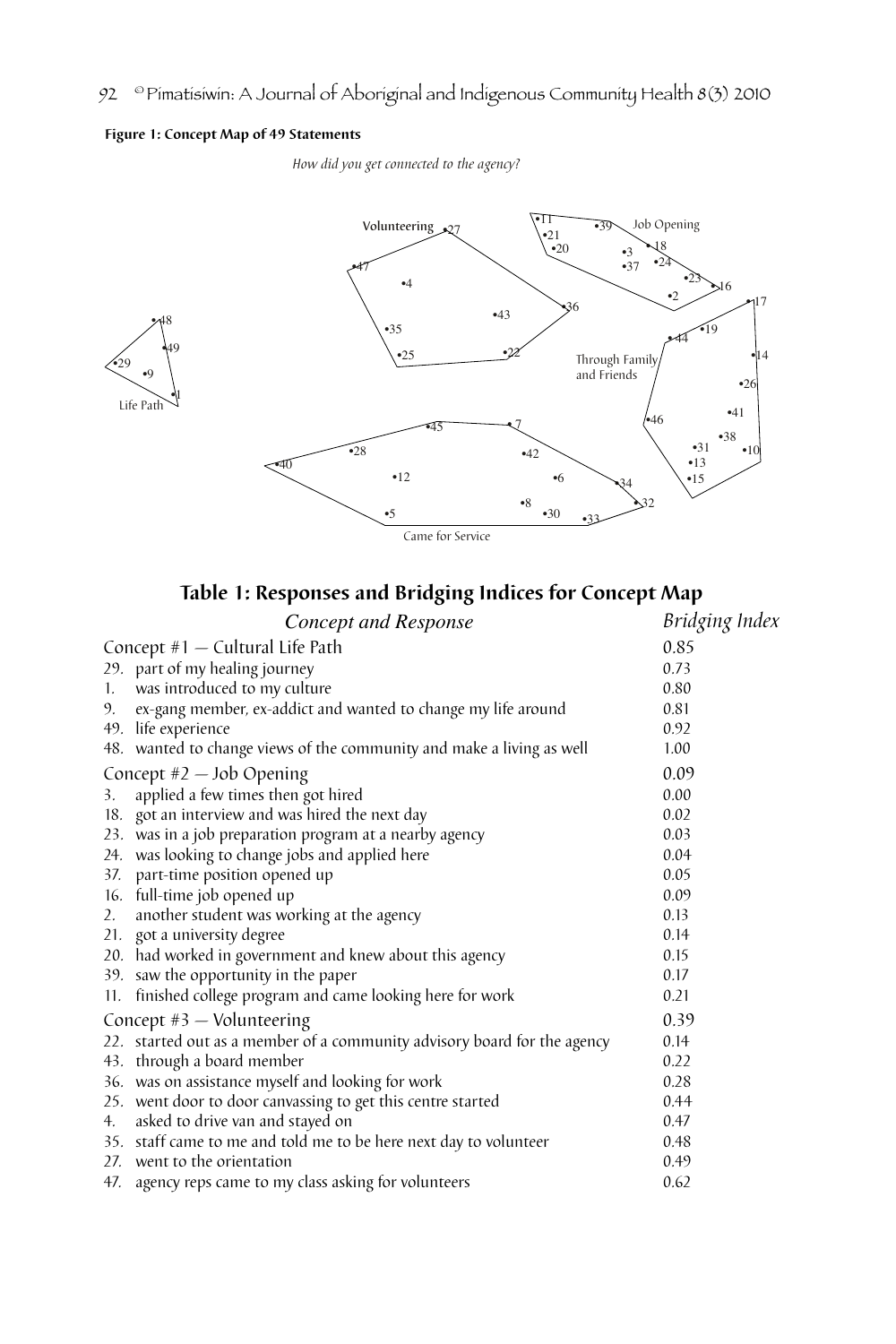|                                           | Concept and Response                                            | Bridging Index |
|-------------------------------------------|-----------------------------------------------------------------|----------------|
| Concept $#4 -$ Came for Service           |                                                                 | 0.28           |
|                                           | 34. as a kid I came here for a dance                            | 0.14           |
|                                           | 32. my kids used to come here                                   | 0.15           |
| 6.                                        | brought grandchildren to this program                           | 0.15           |
|                                           | 42. started volunteering and then started working here          | 0.17           |
|                                           | 33. my kids used to go to school in close by                    | 0.19           |
|                                           | 7. came here to access services                                 | 0.25           |
|                                           | 8. came with sister and sat around and checked everything out   | 0.29           |
|                                           | 30. lived down the street                                       | 0.38           |
|                                           | 45. very well known throughout the community                    | 0.49           |
|                                           | 12. first got connected when originally opened                  | 0.51           |
|                                           | 28. in order for kids to stay in day-care needed to volunteer   | 0.56           |
|                                           | 5. been in the community the last 15 years                      | 0.60           |
|                                           | 40. sense of family and sense of community                      | 0.91           |
| Concept $#5$ - Through Family and Friends |                                                                 | 0.27           |
|                                           | 46. visited the drop-in with other community people             | 0.15           |
|                                           | 31. met somebody who worked here                                | 0.17           |
|                                           | 19. had to do a practicum and I asked to be here                | 0.19           |
|                                           | 13. friend of mine told me to come here and have coffee         | 0.21           |
|                                           | 44. through work with another local agency                      | 0.21           |
|                                           | 15. friends in the community                                    | 0.27           |
|                                           | 41. sister used to work here                                    | 0.27           |
|                                           | 14. friend told me to put in application                        | 0.28           |
|                                           | 10. family works here                                           | 0.35           |
|                                           | 38. right across the street from home at the time               | 0.37           |
|                                           | 17. got a job with them as a casual worker                      | 0.37           |
|                                           | 26. went to the drop-in centre when my mom started working here | 0.39           |

# Discussion

In the following section the results of the study are described and compared to the available literature.

## $CONFF + 1 - C$ ultural Liff Path

Responses in this concept referred to making a connection with the organization as a step on participant's pathway to a good life. They described their experience as being "part of my healing journey," and that they were led by "life experience" and "introduced to my culture." They also described coming from the place of being "ex-gang member, ex-addict and wanted to change my life around." Participants noted that they "wanted to change views of the community and make a living as well."

The topic of culture is not well represented in the literature as a purpose for making connections to local agencies. According to one classic definition, culture is the "complex whole which includes knowledge, belief, art, law, morals, custom, and any other capabilities and habits acquired" (Taylor, cited in Poundstone et al., 2004, p. 23) as a member of a society.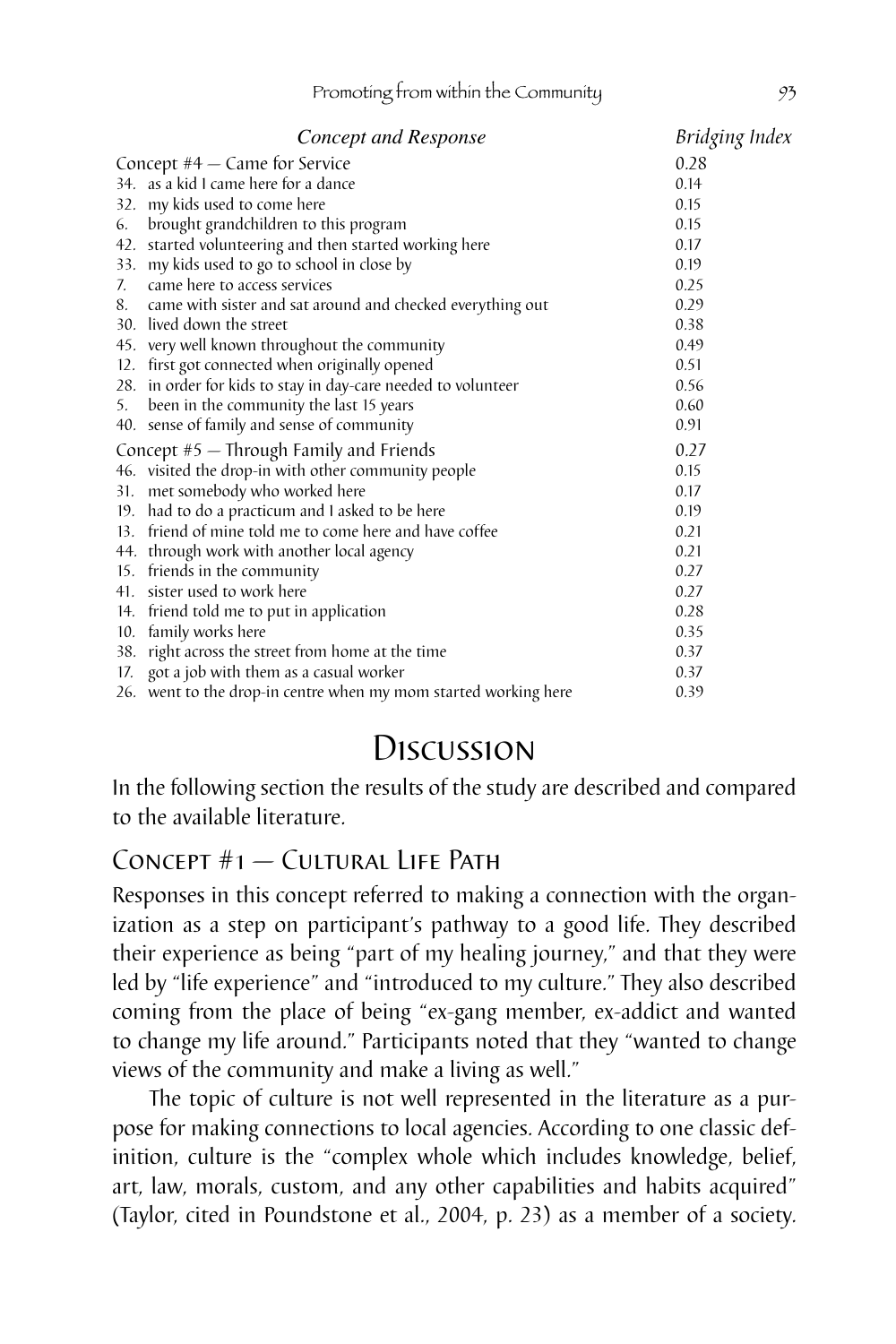Cultures vary considerably among Aboriginal peoples in Canada in relation to language, geographic location, traditional ways of living, impact of contact with European settlers, and contemporary community factors such as size, remoteness, dispersion, and experience of employment and poverty. However, there are some similarities in the importance of connection to the land, value placed on Elders, families, youth, and children, oral traditions, and living a good life (Hart, 2003). These topics have not been explored in relation to the connections that local residents make with culture-based family services organizations in their communities, but responses grouped within this and other concepts indicate the significance of culture.

# Concept #2 — Job Opening

In this concept responses focused on making contact with an organization for employment purposes. Participants "had worked in government and knew about this agency" or "saw the opportunity in the paper." The work of the organization was connected to their studies, which for some "was in a job preparation program at a nearby agency" and others "got a university degree." Some participants "finished college program and came looking here for work" and knew "another student was working at the agency" who told them about the opening. For others, the connection came as "was looking to change jobs and applied here." Participants who knew of the organization and its reputation in the local community, waited until a "parttime position opened up" or "full-time job opened up." They "applied a few times then got hired." Some "got an interview and was hired the next day."

This concept was consistent with education and economic literatures. Different forms of education — formal and informal — have been recognized in the literature as pathways that lead to employment (Murry et al., 2002; Bankole and Eboiyehi, 2003; Peck and Segal, 2008), and involve connecting with prospective employers or organizations where related training and experience can be obtained (Holloway and Mulherin, 2004; Mascaro et al., 2007). Making connections with local agencies to change jobs (Bezuidenhout et al., 2007), or to enter or reenter the workforce (Baker, 2009; Albrecht et al., 2000) is associated with need for income (Alatas and Cameron, 2008).

## Concept #3 — Volunteering

Many participants first became connected to the organizations by making unpaid contributions. Some "went door to door canvassing to get this centre started," while others "started out as a member of a community ad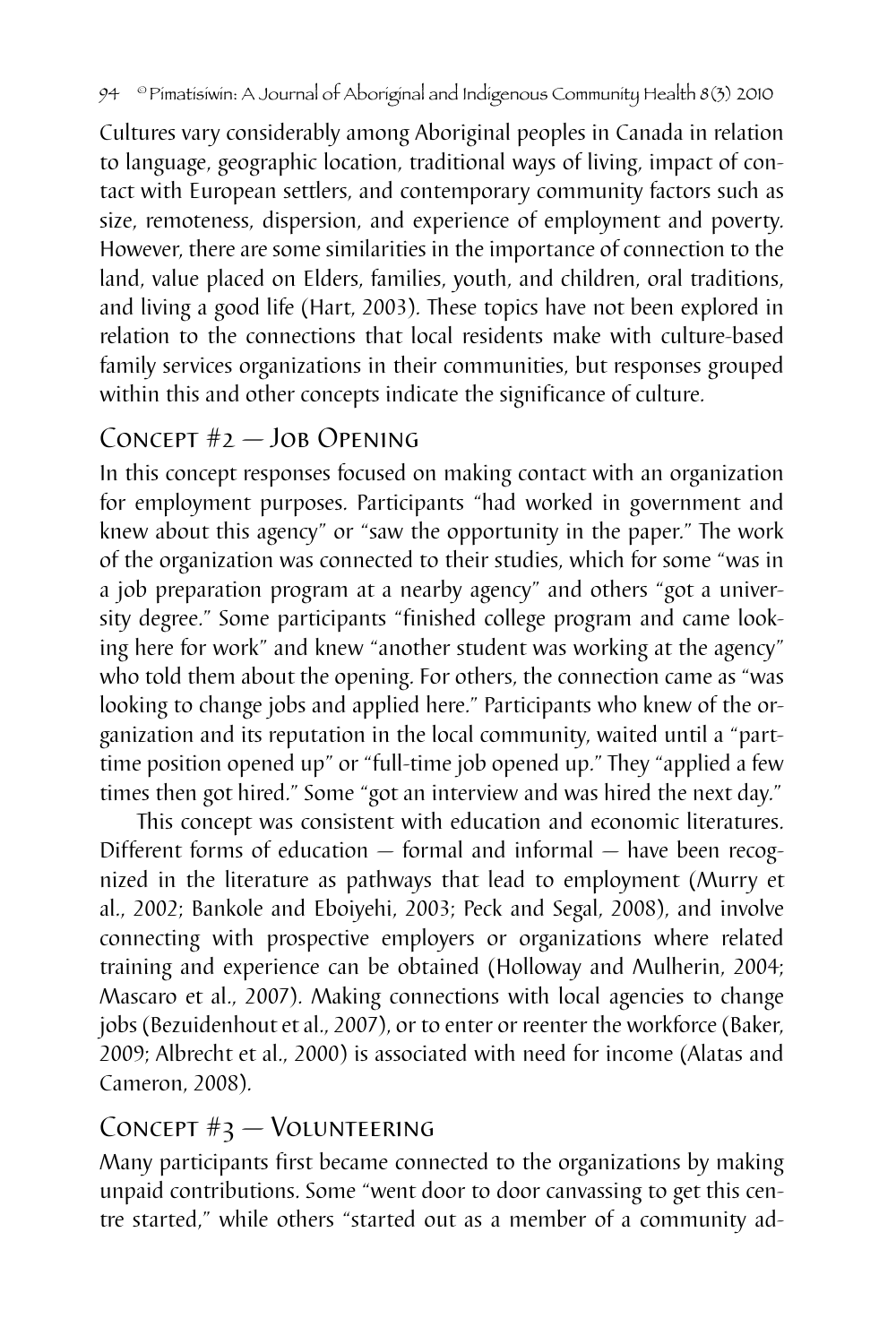visory board for the agency." They learned about opportunities with the organization through "staff came to me and told me to be here next day to volunteer" and "through a board member" who was a volunteer with the agency. Some also learned about the organization when "agency reps came to my class asking for volunteers." Some were asked to help in specific ways, for example, "asked to drive van and stayed on," and others learned about possibilities in a more general way, such as "went to the orientation." Consistent with this concept, the existing literature identifies volunteerism and helping others in the community (Brisson et al., 2009; Heemskerk, 2003; Hess, 2005; Todd, 2004).

In addition, sharing, caring, and helping others may be considered cultural values (Battiste, 2000). A Western interpretation of the concept of sharing may include the notion of volunteerism. A major distinction between sharing and volunteering is the location of power in the relationship. In volunteerism, power is given from one who has more resources to another who has less. Sharing is done between equals, and power is shared between people or families and resources are directed based on their benefit to the community (Battiste, 2000).

## Concept #4 — Came for Service

In this concept, responses referred to the connections with agencies made by being in close proximity and a client of the organization. For participants, who "lived down the street" and "my kids used to go to school close by" the organization was easy to get to. For some, they "first got connected when originally opened." For others, it was also important that the organization had "been in the community the last 15 years" and was "very well known throughout the community." They stayed connected to the organization because of the "sense of family and sense of community" they felt there.

Some recalled the organization from their own childhood, adulthood, and as a grandparent: "as a kid I came here for a dance," and later "my kids used to come here" and I "brought grandchildren to this program." Participants also described their first contact as "came with sister and sat around and checked everything out." Over time, there was a change in their role with the organization from initially "came here to access services," and then "in order for kids to stay in day-care needed to volunteer." After having been to the organization for service themselves, participants "started volunteering and then started working here."

There are multiple references in the literature to local residents making connections with human service organizations to obtain service (Reschke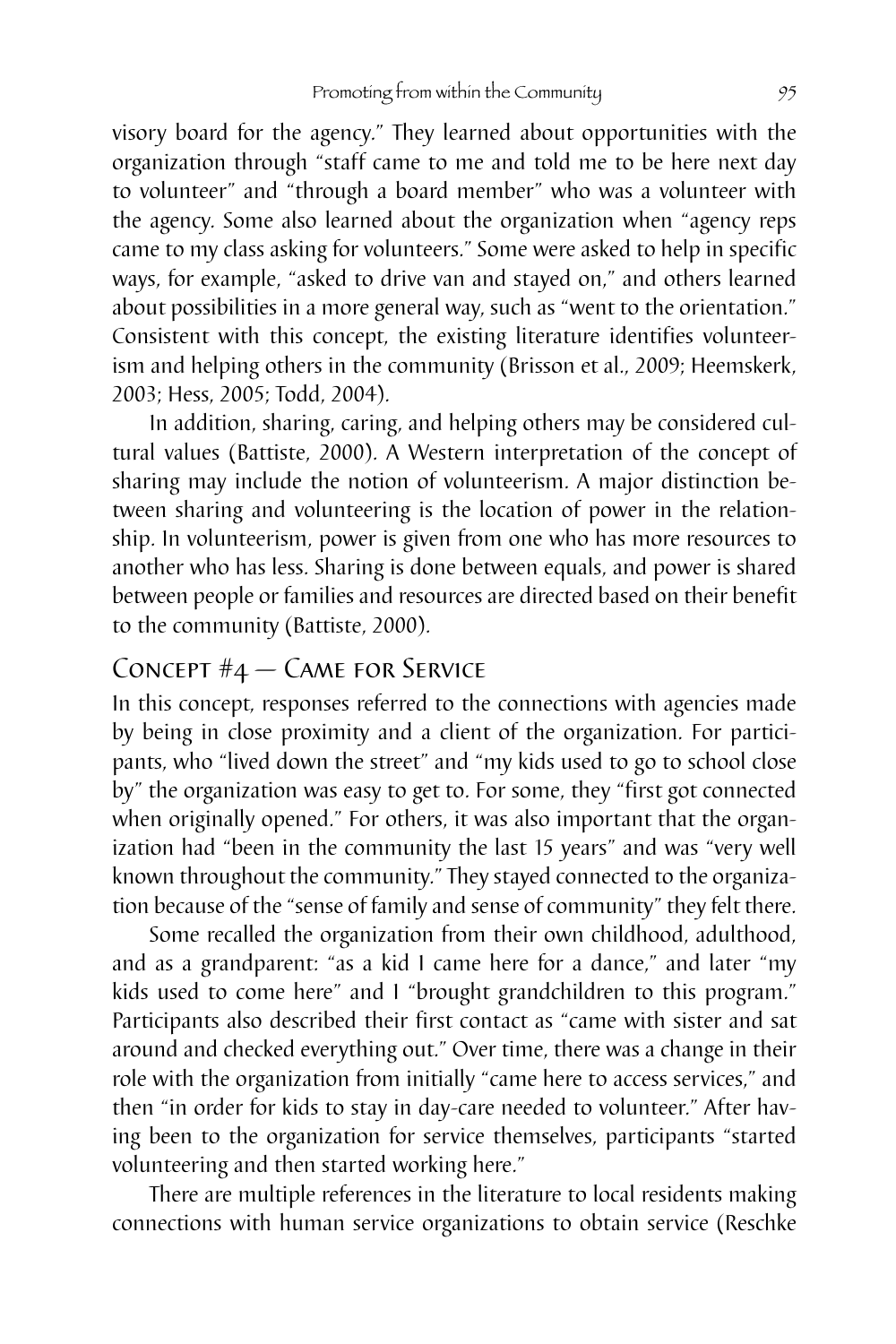and Walker, 2006; Cantillon et al., 2001; Ruben and Van Den Berg, 2001). While issues such as proximity to the organization have not been the subject of a large body of research, references to "local" in the literature do imply that closeness and ease of access are attended to. A slight difference between the literature and the experiences of participants in the present study is in relation to the generational nature of "service" identified by participants to include grandparents, parents, and children within the same organization. The approach is consistent with the cultural value of generations having different roles and responsibilities as well as the value of keeping families together (Bennett et al., 2005). These are additional aspects of culture, which have not been attended to in current research.

## Concept #5 — Through Family and Friends

Responses in this concept referred to the connections made with the organization through friends and family who were already involved with the organization. For some, the organization was "right across the street from home at the time," and they "met somebody who worked here."

Participants indicated that "friends in the community" "visited the drop-in with other community people" and had positive experiences. For another participant, a "friend of mine told me to come here and have coffee." Later, that "friend told me to put in an application."

Participants noted that they had family who were involved with the organization. Because of their family relationships and "through work with another local agency," some, already connected to the organization through a family or friend and enrolled in a school program "had to do a practicum and I asked to be here." For some, their "family works here," and one had a "sister used to work here" and they first "went to the drop-in centre when my mom started working here." After making contact through the drop-in, they "got a job with them as a casual worker."

Community ownership and investment are not reflected in the literature. A fundamental difference between the literature on motives for making connections with human service organizations in high poverty neighbourhoods and the responses of participants in this study is the presence of the community, including neighbours, family, and friends in the organization. Although existing literature describes the importance of making connections to organizations for social support, the emphasis is on separateness between community and organizations — that organizations serve the community but are not of the community. This model is consistent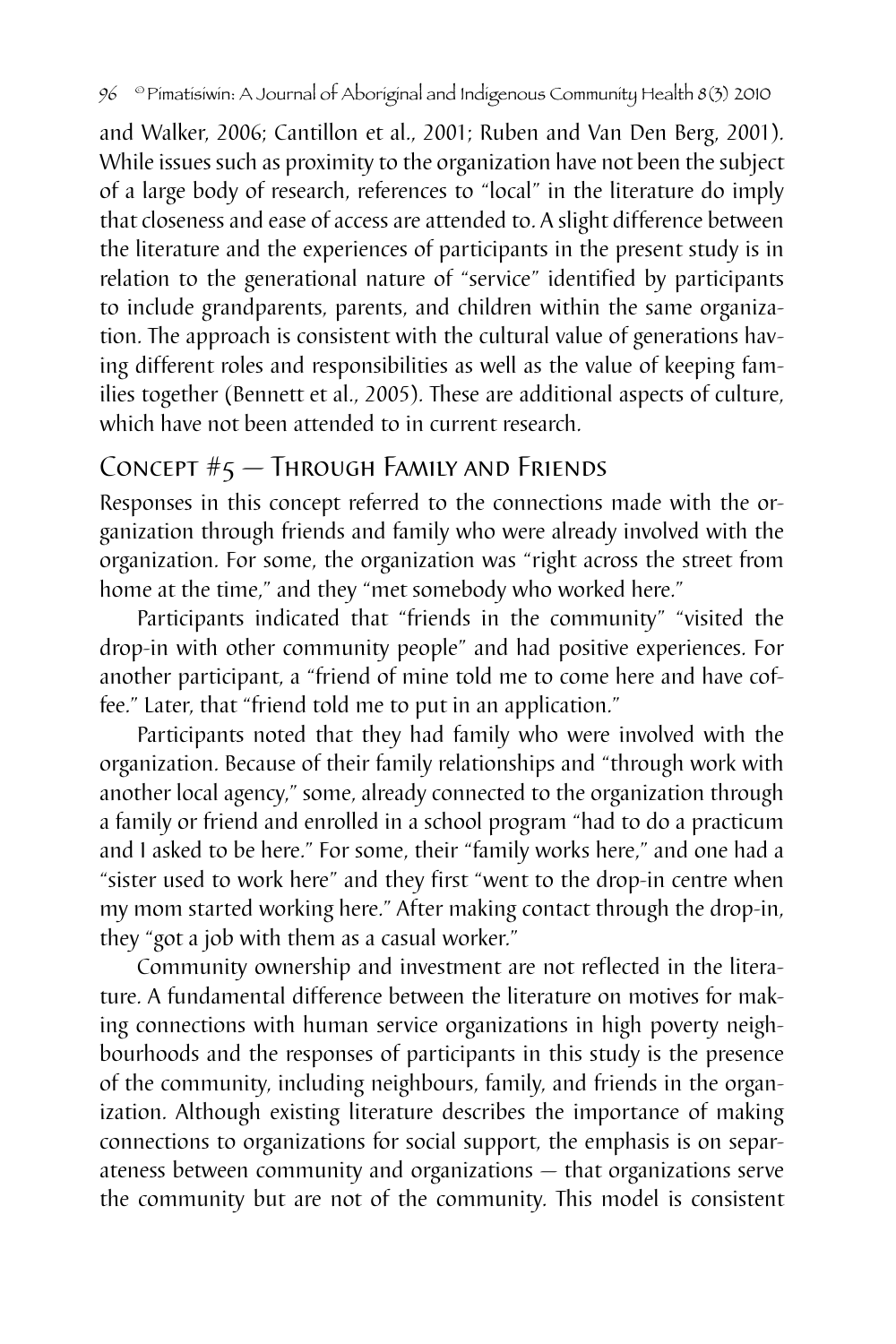with colonial practice, where those from outside of the community were given sanction and a role to serve those within a community (e.g. residential schools, 60s scoop). Successful culture-based organizations have existed and expanded despite increasingly challenging funding environments, with a community-based approach and local staffing. The literature has not caught up to these practices.

# Conclusion

In sum, there are both similarities and differences between the findings from the present study and the existing literature. The similarities lend credibility to existing findings that have not been generated from research with Aboriginal peoples in an urban Canadian context. These similarities include the motives for making contact as economic and educational, as well as helping others in the community and coming for service. The main difference between the literature and the experiences of participants in the present study concerned the important role of culture, including the value of sharing and connection to family and community. We found ample evidence throughout our involvement with the organizations and their staff, local cultural leaders, and teachers in the community of the importance of culture and connections between family and community to preserve the ties between family members and generations that had been stretched or severed through assimilation efforts by those outside of the Aboriginal communities. The need to work with entire families and be of the community in order to serve the community are reflected in the practice of staff within successful family services organizations who participated in this research. However, there is no attention to this in the available literature.

While there is considerable attention in the research literature on the reasons that connections are made by local residents in high poverty communities with human service agencies, there is virtually nothing from an indigenous perspective. From the perspective of individuals employed by successful culture-based family services organizations, the importance of sharing, family, and community are expressed in how local people are made to feel welcome in the organization, how they move into roles with greater involvement and responsibility, who is hired, how individuals are trained, the purpose of the organization, and how it is reflective of the local community it serves.

Future research may benefit from capitalizing on the life experience and practical wisdom of individuals working for their communities in success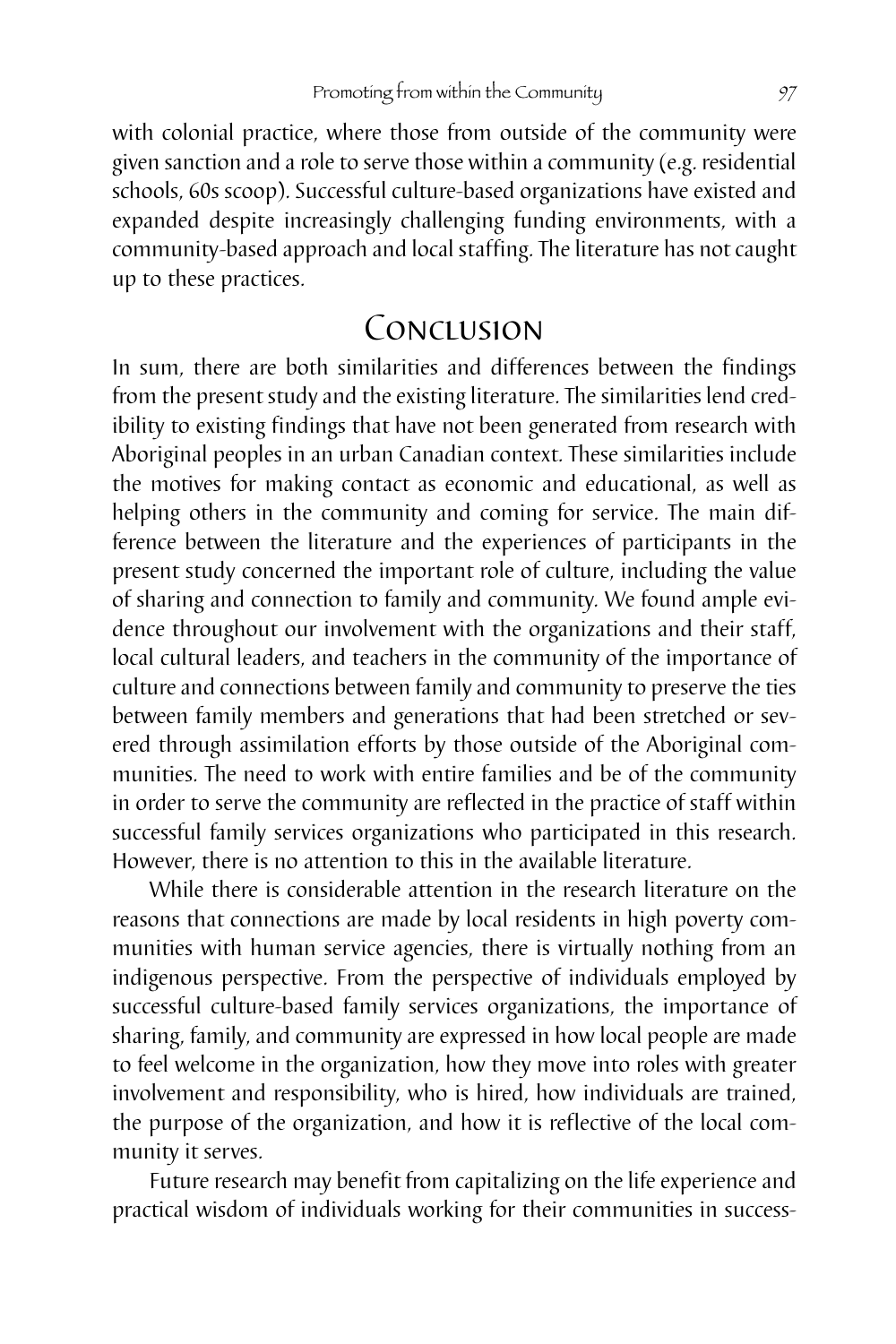ful culture-based organizations to document the culture of the organization and its consistency with the culture of the community it operates within, as well as to substantiate the important role that community-based organizations make to their local communities as they provide "service" to residents as "clients" and eventually, as "employees."

# Limitations

The study had several limitations including those related to the sampling and concept mapping method. Individuals from within a specific geographic area or agency self-selected to participate in the study. Therefore, no claims regarding generalizability of results beyond the sample can be made. In addition, the concept mapping procedure was a community-led process which led to results that were difficult to interpret conceptually in some cases. The authors, relying on the context and their interpretation of the intent of participants during both the interviews and grouping tasks, incorporated the data into concepts that fit the data best. It should be noted that the formulation of concepts is a quantitative procedure, and to remain true to the process, required the inclusion of responses that may not have neatly fit within the resulting concepts.

# References

- Abu-Bader, S. and Gottlieb, D. (2008). Education, employment and poverty among Bedouin Arabs in southern Israel. *Hagar: Studies in Culture, Polity and Identities, 8*(2), 121–136.
- Alatas, V. and Cameron, L.A. (2008). The impact of minimum wages on employment in a low-income country: A quasi-natural experiment In Indonesia. *Industrial and Labor Relations Review, 61*(2), 201–223.
- Albrecht, D.E., Albrecht, C.M., and Albrecht, S.L. (2000). Poverty in nonmetropolitan America: Impacts of industrial, employment, and family structure variables. *Rural Sociology, 65*(1), 87–103.
- Baker, M. (2009). Working their way out of poverty? Gendered employment in three welfare states. *Journal of Comparative Family Studies, 40*(4), 617–634.
- Banks, K. (2002). Community social work practice across Canada. In: F. Turner, ed., *Social Work Practice: A Canadian Perspective* (2nd ed). Toronto: Pearson Education, pp. 301–314.
- Bankole, A.O. and Eboiyehi, F.A. (2003). Formal education, women employment and poverty. *Gender & Behaviour, 1,* 94–114.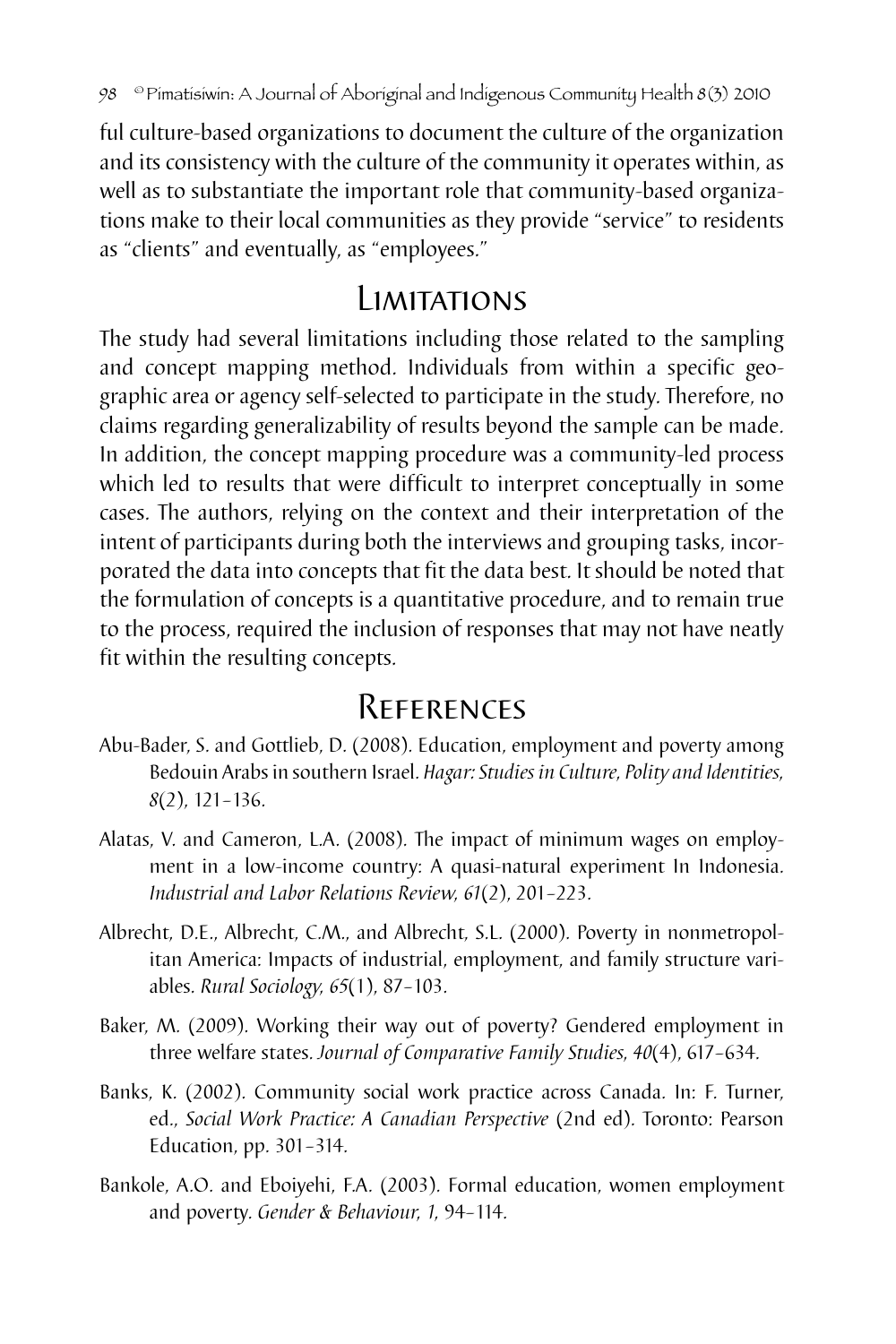Battiste, M. (2000). *Reclaiming Indigenous Voice and Vision.* Vancouver: UBC Press.

- Bennett, M., Blackstock, C., and De LaRonde, R. (2005). *A Literature Review and Annotated Bibliography on Aspects of Aboriginal Child Welfare in Canada.* Ottawa: Centre of Excellence for Child Welfare.
- Bezuidenhout, A., Khunou, G., Mosoetsa, S., Sutherland, K., and Thoburn, J. (2007). Globalisation and poverty: Impacts on households of employment and restructuring in the textiles industry of South Africa. *Journal of International Development, 19*(5), 545–565.
- Brisson, D., Roll, S., and East, J. (2009). Race and ethnicity as moderators of neighborhood bonding social capital: Effects on employment outcomes for families living in low-income neighborhoods. *Families in Society*, *90*(4), 368–374.
- Brown, V.L. and Riley, M.A. (2005). Social support, drug use, and employment among low-income women. *The American Journal of Drug and Alcohol Abuse, 31*(2), 203–223.
- Cantillon, B., Ghysels, J., Mussche, N., and Van Dam, R. (2001). Female employment differences, poverty and care provisions. *European Societies, 3*(4), 447–469.
- Clatworthy, S. and Norris, M. (2007). Aboriginal mobility and migration in Canada: Trends, recent patterns and implications, 1971–2001. Paper presented at the Expert Group Meeting on Urban Indigenous Peoples and Migration, Santiago, Chile.
- Danis, M., Lovett, F., Sabik, L., Adikes, K., Cheng, G., and Aomo, T. (2007). Lowincome employees' choices regarding employment benefits aimed at improving the socioeconomic determinants of health. *American Journal of Public Health, 97*(9), 1650–1657.
- Distasio, J. and Carter, T. (2003). *First Nations/Metis/Inuit Mobility Study*. Winnipeg: Institute of Urban Studies.
- Ficano, C.K.C., Gennetian, L.A., and Morris, P.A. (2006). Child care subsidies and employment behavior among very-low-income populations in three states. *The Review of Policy Research, 23*(3), 681–698.
- Gennetian, L.A., Crosby, D.A., Huston, A.C., and Lowe, E.D. (2004). Can child care assistance in welfare and employment programs support the employment of low-income families? *Journal of Policy Analysis and Management, 23*(4), 723–743.
- Ghorayshi, P., Hay, J., and Klyne, D. (2006). Sharing, community and decolonization: Urban Aboriginal community development. In: J. Silver, ed., *In their Own Voices: Building Urban Aboriginal Communities.* Halifax; Fernwood, pp. 133–173.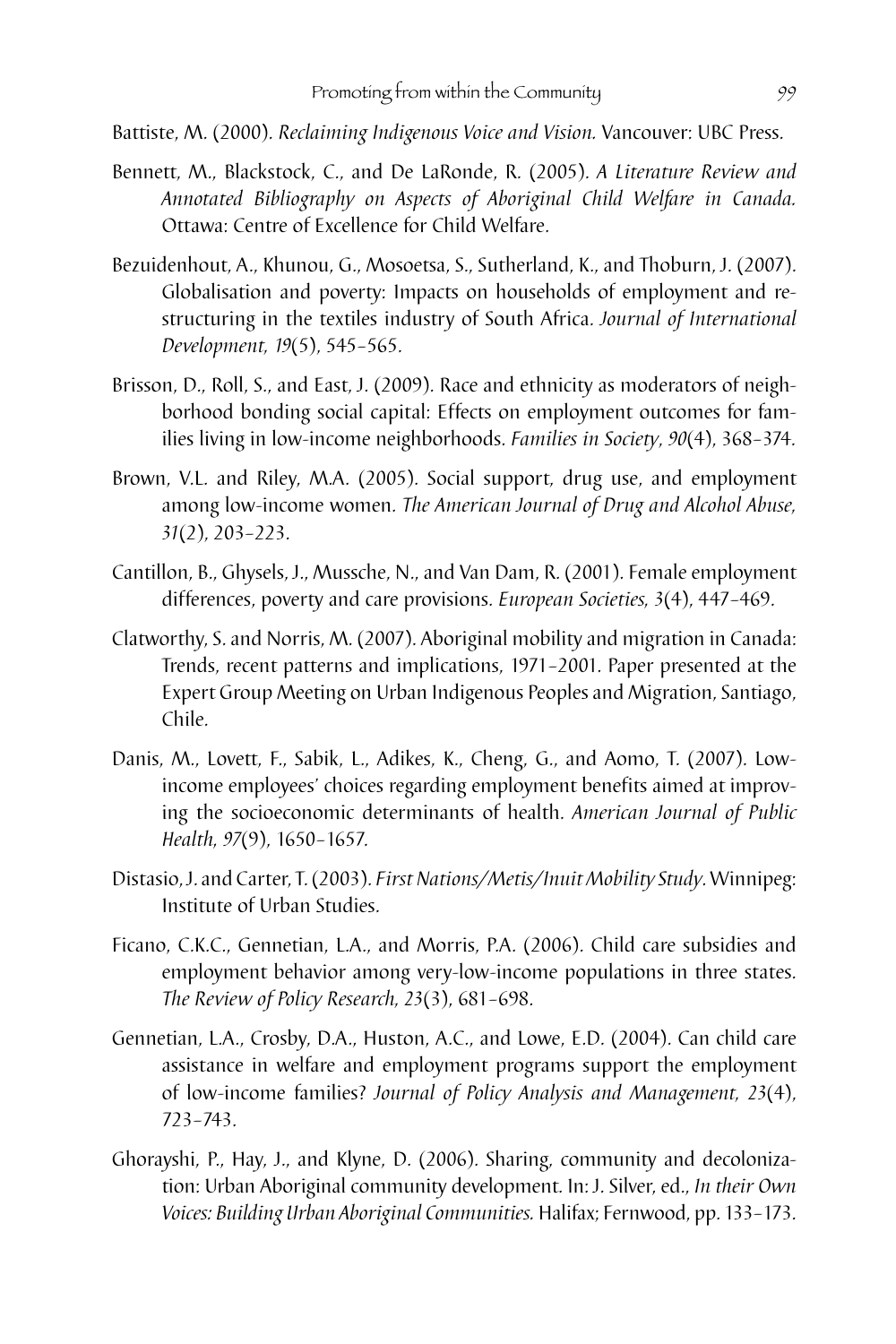- 100 © Pimatisiwin: A Journal of Aboriginal and Indigenous Community Health 8(3) 2010
- Gibson-Davis, C.M., Magnuson, K., Gennetian, L.A., and Duncan, G.J. (2005). Employment and the risk of domestic abuse among low-income women. *Journal of Marriage and Family, 67*(5), 1149–1168.
- Gyamfi, P., Brooks-Gunn, J., and Jackson, A.P. (2001). Associations between employment and financial and parental stress in low-income single black mothers. *Women & Health. Special Issue: Welfare, work, and well-being: Part I, 32*(1–2), 119–135.
- Hart, M. (2003). *Seeking Mino-pimatisiwin: An Aboriginal Approach to Helping.* Halifax; Fernwood.
- Heemskerk, M. (2003). Self-employment and poverty alleviation: Women's work in artisanal gold mines. *Human Organization, 62*(1), 62–73.
- Hess, D.B. (2005). Access to employment for adults in poverty in the Buffalo-Niagara region. *Urban Studies, 42*(7), 1177–1200.
- Holloway, S.R. and Mulherin, S. (2004). The effect of adolescent neighborhood poverty on adult employment. *Journal of Urban Affairs, 26*(4), 427–454.
- Janzen, T., Carter, T., and McGregor, B. (2004). A new face on poverty: Social assistance in Winnipeg's inner city. *Research Highlight No. 3.* Winnipeg, MB: Institute of Urban Studies.
- Lanjouw, P. (2001). Nonfarm employment and poverty in rural El Salvador. *World Development, 29*(3), 529–547.
- Lichter, D.T. and Crowley, M.L. (2004). Welfare reform and child poverty: Effects of maternal employment, marriage, and cohabitation. Paper presented at the Annual Meeting of the Population Association of America, Atlanta, GA*.*
- Loprest, P. and Davidoff, A. (2004). How children with special health care needs affect the employment decisions of low-income parents. *Maternal & Child Health Journal, 8*(3), 171–182.
- Mascaro, N., Arnette, N.C., Santana, M.C., and Kaslow, N.J. (2007). Longitudinal relations between employment and depressive symptoms in low-income, suicidal African American women. *Journal of Clinical Psychology, 63*(6), 541–553.
- Murry, V.M., Brody, G.H., Brown, A., Wisenbaker, J., Cutrona, C.E., and Simons, R.L. (2002). Linking employment status, maternal psychological well-being, parenting, and children's attributions about poverty in families receiving government assistance. *Family Relations, 51*(2), 112–120.
- Neechi Foods Worker Co-op (2010). Neechi CED principles. Retrieved October 6, 2010 from: http://www.ccednet-rcdec.ca/en/node/4539